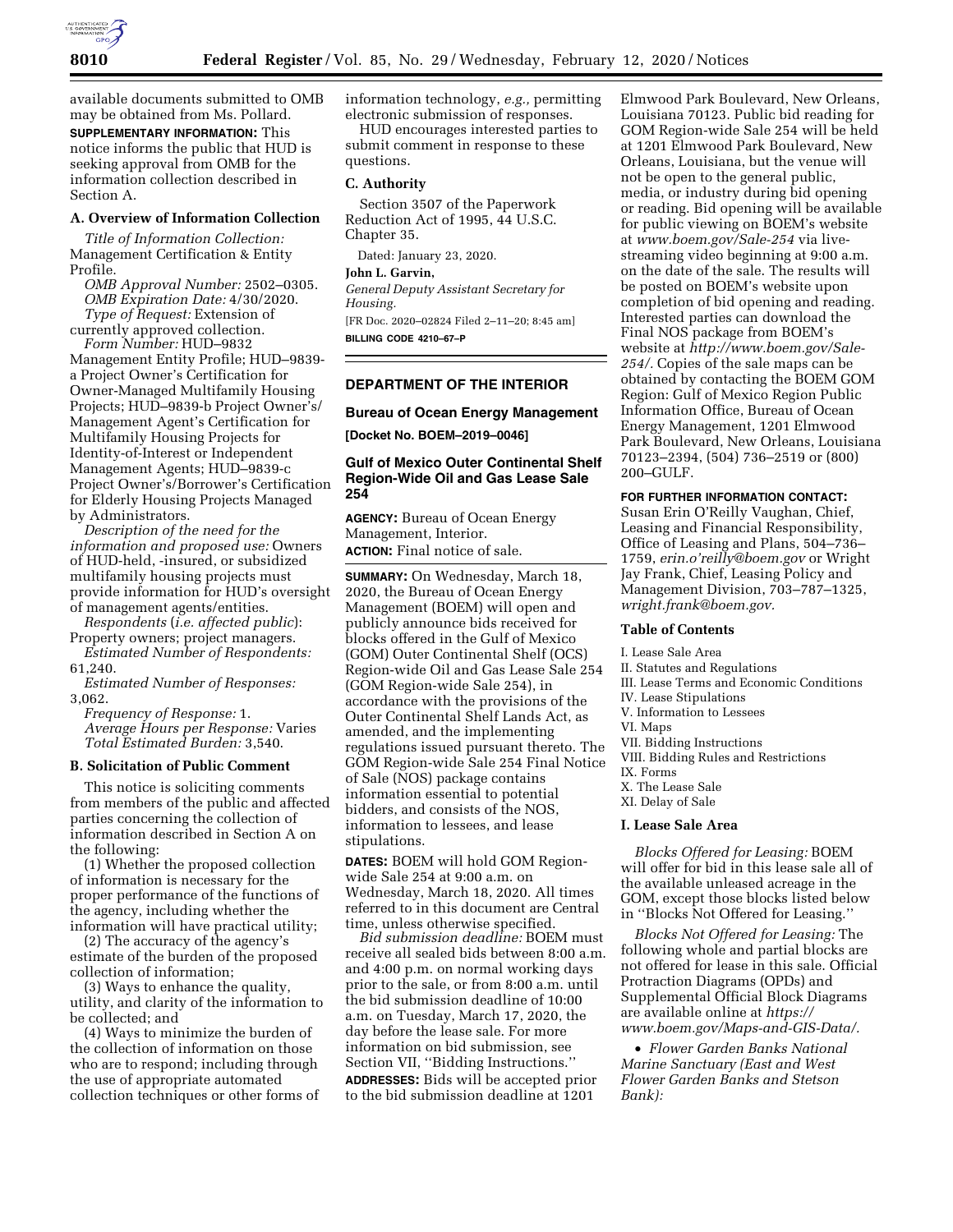| Area                                                                                     | OCS block                                                                                              |
|------------------------------------------------------------------------------------------|--------------------------------------------------------------------------------------------------------|
| High Island, East Addition, South Extension   Whole Block: A-398.<br>(Leasing Map TX7C). | Partial Blocks: A-366, A-367, A-374, A-375, A-383, A-384, A-385, A-388, A-389, A-397,<br>A-399, A-401. |
| High Island, South Addition (Leasing Map   Partial Blocks: A-502, A-513.<br>TX7B).       |                                                                                                        |
| Garden Banks (OPD NG 15-02)    Partial Blocks: 134, 135.                                 |                                                                                                        |

• *Blocks that are adjacent to or beyond the United States Exclusive*  *Economic Zone in the area known as the northern portion of the Eastern Gap:* 

| Area | OCS block                                                                                                                                                                      |  |  |  |
|------|--------------------------------------------------------------------------------------------------------------------------------------------------------------------------------|--|--|--|
|      | Whole Blocks: 128, 129, 169 through 173, 208 through 217, 248 through 261, 293 through<br>305. and 349.                                                                        |  |  |  |
|      | Whole Blocks: 466, 508 through 510, 551 through 554, 594 through 599, 637 through 643,<br>679 through 687, 722 through 731, 764 through 775, 807 through 819, 849 through 862, |  |  |  |
|      | 891 through 905, 933 through 949, and 975 through 992.                                                                                                                         |  |  |  |
|      | Partial Blocks: 335, 379, 423, 467, 511, 555, 556, 600, 644, 688, 732, 776, 777, 820, 821,                                                                                     |  |  |  |
|      | 863, 864, 906, 907, 950, 993, and 994.                                                                                                                                         |  |  |  |
|      | Whole Blocks: 5 through 24, 46 through 67, 89 through 110, 133 through 154, 177 through                                                                                        |  |  |  |
|      | 197, 221 through 240, 265 through 283, 309 through 327, and 363 through 370.                                                                                                   |  |  |  |

• *All whole and portions of blocks deferred by the Gulf of Mexico Energy*  *Security Act of 2006, Public Law 109– 432:* 

| Area                         | OCS block                                                                                                                                                                                                                                                                                                                                                                                                                    |  |  |
|------------------------------|------------------------------------------------------------------------------------------------------------------------------------------------------------------------------------------------------------------------------------------------------------------------------------------------------------------------------------------------------------------------------------------------------------------------------|--|--|
|                              | Whole Blocks: 751 through 754, 793 through 798, 837 through 842, 881 through 886, 925<br>through 930, and 969 through 975.                                                                                                                                                                                                                                                                                                   |  |  |
|                              | Whole Blocks: 1 through 7, 45 through 51, 89 through 96, 133 through 140, 177 through 184,<br>221 through 228, 265 through 273, 309 through 317, 353 through 361, 397 through 405,<br>441 through 450, 485 through 494, 529 through 538, 573 through 582, 617 through 627,<br>661 through 671, 705 through 715, 749 through 759, 793 through 804, 837 through 848,<br>881 through 892, 925 through 936, and 969 through 981. |  |  |
| DeSoto Canyon (OPD NH 16-11) | Whole Blocks: 1 through 15, 45 through 59, and 92 through 102.<br>Partial Blocks: 16, 60, 61, 89 through 91, 103 through 105, and 135 through 147.                                                                                                                                                                                                                                                                           |  |  |
|                              | Partial Blocks: 114, 158, 202, 246, 290, 334, 335, 378, 379, 422, and 423.                                                                                                                                                                                                                                                                                                                                                   |  |  |

• *Depth-restricted, segregated block portion(s):* 

Block 299, Main Pass Area, South and East Addition (as shown on Louisiana Leasing Map LA10A), containing 1,125 acres, from the surface of the earth down to a subsea depth of 1,900 feet with respect to the following described portions: SW1⁄4NE1⁄4; NW1⁄4SE1⁄4NE1⁄4; W1⁄2NE1⁄4SE1⁄4NE1⁄4; S1⁄2S1⁄2NW1⁄4NE1⁄4; S<sup>1</sup>/2SW<sup>1</sup>/4NE<sup>1</sup>/4NE<sup>1</sup>/4; S1⁄2SW1⁄4SE1⁄4NE1⁄4NE1⁄4; N1⁄2SW1⁄4SE1⁄4

NE1⁄4; SW1⁄4SW1⁄4SE1⁄4NE1⁄4; NW1⁄4SE1⁄4 SE1⁄4 NE1⁄4; N1⁄2NW1⁄4SW1⁄4SE1⁄4SE1⁄4NE1⁄4; N1⁄2SE1⁄4SW1⁄4SE1⁄4NE1⁄4; N1⁄2S1⁄2SE1⁄4SW1⁄4SE1⁄4NE1⁄4; S1⁄2NE1⁄4NW1⁄4; S1⁄2S1⁄2N1⁄2NE1⁄4NW1⁄4; N<sup>1</sup>/2SE<sup>1</sup>/4NW<sup>1</sup>/4;S<sup>1</sup>/2SE<sup>1</sup>/4NW<sup>1</sup>/4; NE1⁄4SE1⁄4 NW1⁄4NW1⁄4; E1⁄2NE1⁄4SW1⁄4NW1⁄4; N1⁄2SE1⁄4SE1⁄4NW1⁄4; NE1⁄4SW1⁄4SE1⁄4NW1⁄4;

N1⁄2NW1⁄4SW1⁄4SE1⁄4NW1⁄4; SE1⁄4SE1⁄4SE1⁄4NW1⁄4; E1⁄2SW1⁄4SE1⁄4SE1⁄4NW1⁄4; N1⁄2NW1⁄4NE1⁄4SW1⁄4NW1⁄4; N1⁄2S1⁄2NW1⁄4NE1⁄4SW1⁄4NW1⁄4; N1⁄2N1⁄2NE1⁄4NE1⁄4NE1⁄4SW1⁄4; N1⁄2N1⁄2N1⁄2NW1⁄4NW1⁄4SE1⁄4; N1⁄2N1⁄2NW1⁄4NE1⁄4NW1⁄4SE1⁄4.

• *The following whole or partial blocks, whose lease status is currently under appeal:* 

| Area                                                    | OCS block        |
|---------------------------------------------------------|------------------|
| Vermillion Area (Leasing Map LA3)    Partial Block 179. | <sup>+</sup> 63. |

• *Whole or partial blocks that have received bids in previous sales, where the bidder has sought reconsideration of BOEM's rejection of the bid, are not offered in this sale, unless the reconsideration request is fully resolved* 

*at least 30 days prior to publication of this Final NOS.* 

The list of blocks available can be found under the Sale 254 link at *[https://](https://www.boem.gov/Sale-254) [www.boem.gov/Sale-254](https://www.boem.gov/Sale-254)* under the Final NOS tab.

### **II. Statutes and Regulations**

Each lease is issued pursuant to OCSLA, 43 U.S.C. 1331–1356, as amended, and is subject to OCSLAimplementing regulations promulgated pursuant thereto in 30 CFR part 556, and other applicable statutes and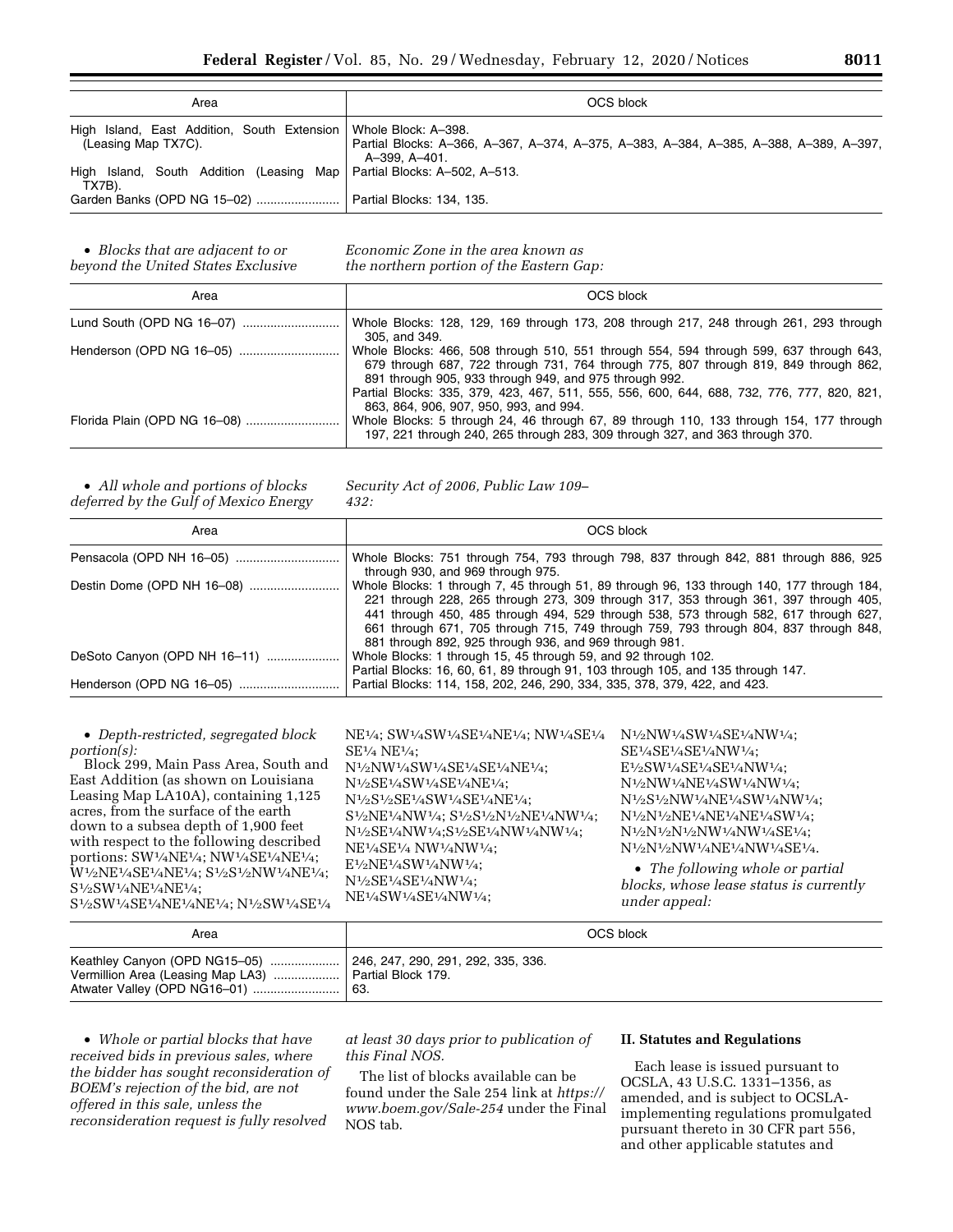regulations in existence upon the effective date of the lease, as well as those applicable statutes enacted and regulations promulgated thereafter, except to the extent that the afterenacted statutes and regulations explicitly conflict with an express provision of the lease. Each lease is also subject to amendments to statutes and regulations, including but not limited to OCSLA, that do not explicitly conflict with an express provision of the lease. The lessee expressly bears the risk that

such new or amended statutes and regulations (*i.e.,* those that do not explicitly conflict with an express provision of the lease) may increase or decrease the lessee's obligations under the lease.

### **III. Lease Terms and Economic Conditions**

*Lease Terms* 

OCS Lease Form

BOEM will use Form BOEM–2005 (February 2017) to convey leases

resulting from this sale. This lease form can be viewed on BOEM's website at *[http://www.boem.gov/BOEM-2005.](http://www.boem.gov/BOEM-2005)* 

The lease form will be amended to include specific terms, conditions, and stipulations applicable to the individual lease. The terms, conditions, and stipulations applicable to this sale are set forth below.

### Primary Term

Primary Terms are summarized in the following table:

| Water depth<br>(meters) | Primary term                                                                                                                                                                                                                                                                           |
|-------------------------|----------------------------------------------------------------------------------------------------------------------------------------------------------------------------------------------------------------------------------------------------------------------------------------|
| 0 to $<$ 400            | The primary term is five years; the lessee may earn an additional three years <i>(i.e.</i> , for an eight-year extended primary<br>term) if a well is spudded targeting hydrocarbons below 25,000 feet True Vertical Depth Subsea (TVDSS) during the<br>first five years of the lease. |
| 400 to $<800$           | The primary term is five years; the lessee will earn an additional three years <i>(i.e.</i> , for an eight-year extended primary term)<br>if a well is spudded during the first five years of the lease.                                                                               |
| 800 to $<1.600$         | The primary term is seven years; the lessee will earn an additional three years <i>(i.e.,</i> for a 10-year extended primary term)<br>if a well is spudded during the first seven years of the lease.                                                                                  |
| $1,600+$                | 10 years.                                                                                                                                                                                                                                                                              |

(1) The primary term for a lease in water depths less than 400 meters issued as a result of this sale is five years. If the lessee spuds a well targeting hydrocarbons below 25,000 feet TVDSS within the first five years of the lease, then the lessee may earn an additional three years, resulting in an eight-year primary term. The lessee will earn the eight-year primary term when the well is drilled to a target below 25,000 feet TVDSS, or the lessee may earn the eightyear primary term in cases where the well targets, but does not reach a depth below 25,000 feet TVDSS due to mechanical or safety reasons, and where the lessee provides sufficient evidence that it did not reach that target for reasons beyond the lessee's control. To earn the eight-year extended primary term, the lessee is required to submit a letter to the BOEM GOM Regional Supervisor, Office of Leasing and Plans, as soon as practicable, but no more than 30 days after completion of the drilling operation, providing the well number, spud date, information demonstrating a target below 25,000 feet TVDSS and whether that target was reached, and if applicable, any safety, mechanical, or other problems encountered that prevented the well from reaching a depth below 25,000 feet TVDSS. This letter must request confirmation that the lessee earned the eight-year primary term. The BOEM GOM Regional Supervisor for Leasing and Plans will confirm in writing, within 30 days of receiving the lessee's letter, whether the lessee has earned the extended primary term and accordingly update BOEM's

records. The extended primary term is not effective unless and until the lessee receives confirmation from BOEM.

A lessee that has earned the eight-year primary term by spudding a well with a hydrocarbon target below 25,000 feet TVDSS during the standard five-year primary term of the lease will not be granted a suspension for that same period under the regulations at 30 CFR 250.175 because the lease is not at risk of expiring.

(2) The primary term for a lease in water depths ranging from 400 to less than 800 meters issued as a result of this sale is five years. If the lessee spuds a well within the five-year primary term of the lease, the lessee will earn an additional three years, resulting in an eight-year primary term.

To earn the eight-year primary term, the lessee is required to submit a letter to the BOEM GOM Regional Supervisor, Office of Leasing and Plans, as soon as practicable, but no more than 30 days after spudding a well, providing the well number and spud date, and requesting confirmation that the lessee has earned the eight-year extended primary term. Within 30 days of receipt of the request, the BOEM GOM Regional Supervisor for Leasing and Plans will provide written confirmation of whether the lessee has earned the extended primary term and accordingly update BOEM's records. The extended primary term is not effective unless and until the lessee receives confirmation from BOEM.

(3) The primary term for a lease in water depths ranging from 800 to less than 1,600 meters issued as a result of

this sale is seven years. If the lessee spuds a well within the seven-year primary term, the lessee will earn an additional three years, resulting in a tenyear extended primary term.

To earn the 10-year primary term, the lessee is required to submit a letter to the BOEM GOM Regional Supervisor, Office of Leasing and Plans, as soon as practicable, but no more than 30 days after spudding a well, providing the well number and spud date, and requesting confirmation that the lessee has earned the 10-year primary term. Within 30 days of receipt of the request, the BOEM GOM Regional Supervisor for Leasing and Plans will provide written confirmation of whether the lessee has earned the extended primary term and accordingly update BOEM's records. The extended primary term is not effective unless and until the lessee receives confirmation from BOEM.

(4) The primary term for a lease in water depths 1,600 meters or deeper issued as a result of this sale will be 10 years.

#### *Economic Conditions*

#### Minimum Bonus Bid Amounts

BOEM will not accept a bonus bid unless it provides for a cash bonus in an amount equal to, or exceeding, the specified minimum bid, as described below.

• \$25.00 per acre or fraction thereof for blocks in water depths less than 400 meters; and

• \$100.00 per acre or fraction thereof for blocks in water depths 400 meters or deeper.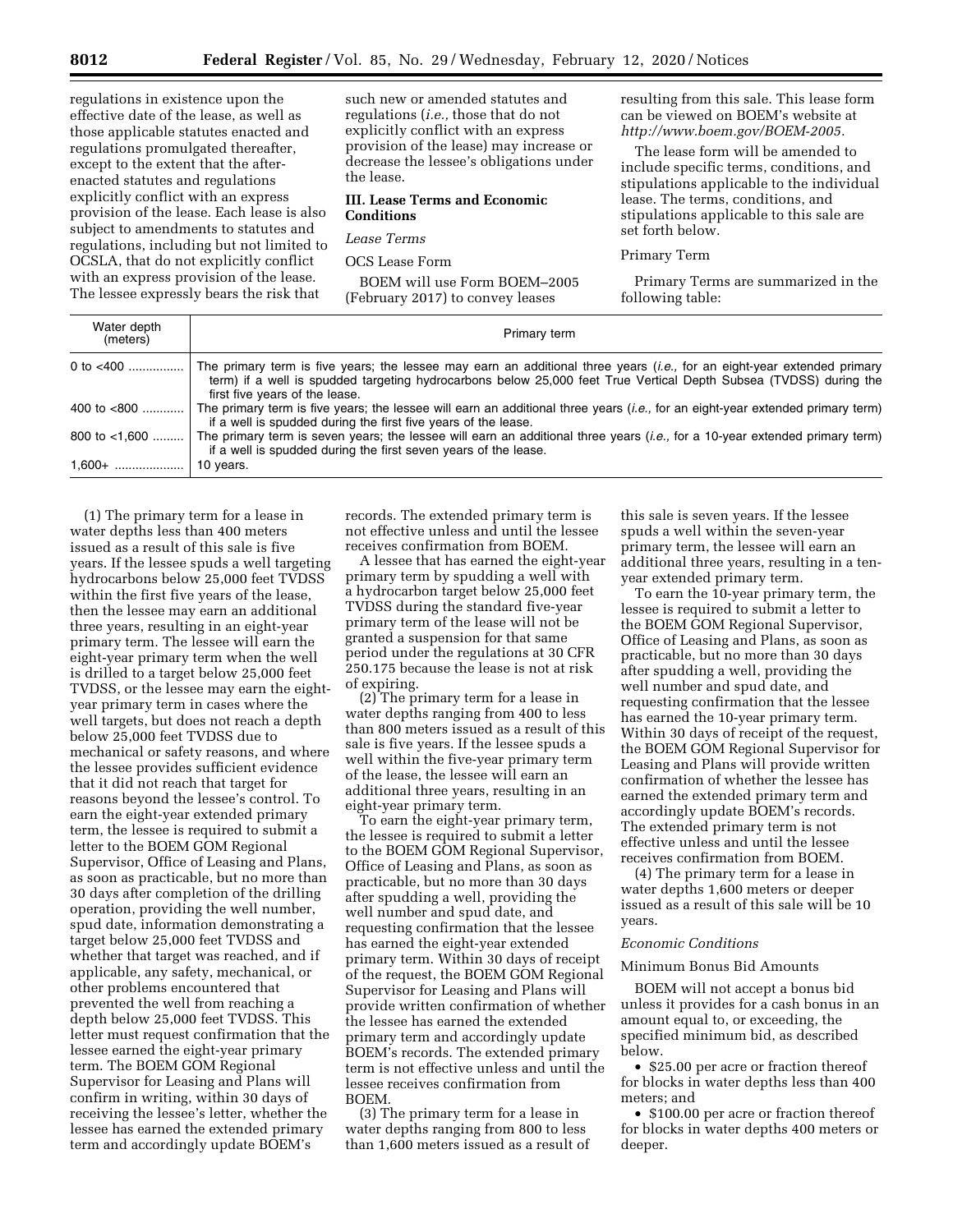Rental Rates

Annual rental rates are summarized in the following table:

# RENTAL RATES PER ACRE OR FRACTION THEREOF

| Water depth<br>(meters) | Years 1–5 | Years 6, 7, & $8+$                                                                           |
|-------------------------|-----------|----------------------------------------------------------------------------------------------|
| $400+$                  | 11.00     | $$7.00$   \$14.00, \$21.00, & \$28.00.<br>$11.00$   \$22.00, \$33.00, & \$44.00.<br>\$16.00. |

Escalating Rental Rates for Leases With an Eight-Year Primary Term in Water Depths Less Than 400 Meters

Any lessee with a lease in less than 400 meters water depth who earns an eight-year primary term will pay an escalating rental rate as shown above. The rental rates after the fifth year for blocks in less than 400 meters water depth will become fixed and no longer escalate, if another well is spudded targeting hydrocarbons below 25,000 feet TVDSS after the fifth year of the lease, and BOEM concurs that such a well has been spudded. In this case, the rental rate will become fixed at the rental rate in effect during the lease year in which the additional well was spudded.

### Royalty Rate

• 12.5 percent for leases situated in water depths less than 200 meters; and

• 18.75 percent for leases situated in water depths of 200 meters and deeper.

### Minimum Royalty Rate

• \$7.00 per acre or fraction thereof per year for blocks in water depths less than 200 meters; and

• \$11.00 per acre or fraction thereof per year for blocks in water depths 200 meters or deeper.

### Royalty Suspension Provisions

The issuance of leases with Royalty Suspension Volumes (RSVs) or other forms of royalty relief is authorized under existing BOEM regulations at 30 CFR part 560. The specific details relating to eligibility and implementation of the various royalty relief programs, including those involving the use of RSVs, are codified in Bureau of Safety and Environmental Enforcement (BSEE) regulations at 30 CFR part 203. In this sale, the only royalty relief program being offered that involves the provision of RSVs relates to the drilling of ultra-deep wells in water depths of less than 400 meters, as described in the following section.

Royalty Suspension Volumes on Gas Production From Ultra-Deep Wells

Pursuant to 30 CFR part 203, regulations implementing the requirements of the Energy Policy Act of 2005 (Pub. L. 109–58, 119 Stat. 594 (2005)), certain leases issued as a result of this sale may be eligible for RSV incentives on gas produced from ultradeep wells. Under this program, wells on leases in less than 400 meters water depth and completed to a drilling depth of 20,000 feet TVDSS or deeper receive an RSV of 35 billion cubic feet on the production of natural gas. This RSV incentive is subject to applicable price thresholds set forth in the regulations at 30 CFR part 203.

### **IV. Lease Stipulations**

Consistent with the Record of Decision for the Final Programmatic Environmental Impact Statement for the 2017–2022 Five Year OCS Oil and Gas Leasing Program, Stipulation No. 5 (Topographic Features) and Stipulation No. 8 (Live Bottom) apply to every lease sale in the GOM Program Area. One or more of the remaining eight stipulations may be applied to leases issued as a result of this sale, on applicable blocks as identified on the map ''Gulf of Mexico Region-wide Oil and Gas Lease Sale 254, March 18, 2020, Stipulations and Deferred Blocks'' included in the Final NOS package. The full text of the following stipulations is contained in the ''Lease Stipulations'' section of the Final NOS package.

- (1) Military Areas
- (2) Evacuation
- (3) Coordination
- (4) Protected Species
- (5) Topographic Features
- (6) United Nations Convention on the Law of the Sea Royalty Payment
- (7) Agreement between the United States of America and the United Mexican States Concerning Transboundary Hydrocarbon Reservoirs in the Gulf of Mexico
- (8) Live Bottom
- (9) Blocks South of Baldwin County, Alabama

(10) Restrictions due to Rights-of-Use and Easement for Floating Production Facilities

### **V. Information to Lessees**

- Information to Lessees (ITLs) provide detailed information on certain issues pertaining to specific oil and gas lease sales. The full text of the ITLs for this sale is contained in the ''Information to Lessees'' section of the Final NOS package and covers the following topics:
- (1) Navigation Safety
- (2) Ordnance Disposal Areas
- (3) Existing and Proposed Artificial Reefs/Rigs-to-Reefs
- (4) Lightering Zones
- (5) Indicated Hydrocarbons List
- (6) Military Areas
- (7) Bureau of Safety and Environmental Enforcement Inspection and Enforcement of Certain U.S. Coast Guard Regulations
- (8) Significant Outer Continental Shelf Sediment Resource Areas
- (9) Notice of Arrival on the Outer Continental Shelf
- (10) Bidder/Lessee Notice of Obligations Related to Criminal/Civil Charges and Offenses, Suspension, or Debarment; Disqualification Due to a Conviction under the Clean Air Act or the Clean Water Act
- (11) Protected Species
- (12) Proposed Expansion of the Flower Garden Banks National Marine Sanctuary
- (13) Communication Towers
- (14) Deepwater Port Applications for Offshore Oil and Liquefied Natural Gas Facilities
- (15) Ocean Dredged Material Disposal Sites
- (16) Rights-of-Use and Easement
- (17) Industrial Waste Disposal Areas
- (18) Gulf Islands National Seashore
- (19) Air Quality Permit/Plan Approvals

### **VI. Maps**

The maps pertaining to this lease sale can be viewed on BOEM's website at *[http://www.boem.gov/Sale-254/.](http://www.boem.gov/Sale-254/)* The following maps are also included in the Final NOS package: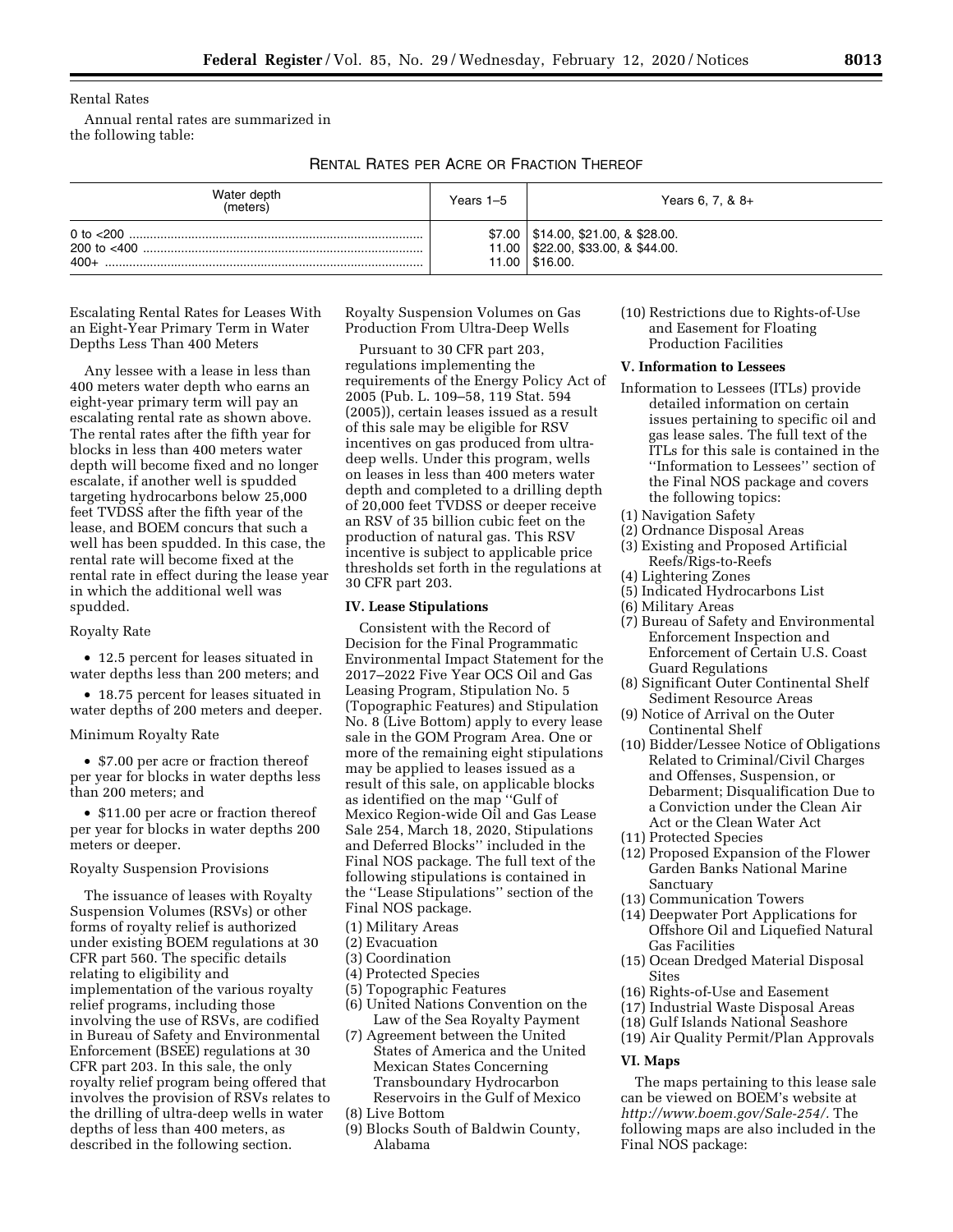### *Lease Terms and Economic Conditions Map*

The lease terms and economic conditions associated with leases of certain blocks are shown on the map entitled ''Gulf of Mexico Region-wide Oil and Gas Lease Sale 254, March 18, 2020, Lease Terms and Economic Conditions.''

## *Stipulations and Deferred Blocks Map*

The lease stipulations and the blocks to which they apply are shown on the map entitled ''Gulf of Mexico Regionwide Oil and Gas Lease Sale 254, March 18, 2020, Stipulations and Deferred Blocks Map.''

### **VII. Bidding Instructions**

Bids may be submitted in person or by mail at the address below in the ''Mailed Bids'' section. Prior to bid submittal, bidders submitting their bid(s) in person are advised to email *[boemgomrleasesales@boem.gov](mailto:boemgomrleasesales@boem.gov)* to provide the names of the company representative(s) submitting the bid(s). Instructions on how to submit a bid, secure payment of the advance bonus bid deposit (if applicable), and the information to be included with the bid are as follows:

## *Bid Form*

For each block bid upon, a separate sealed bid must be submitted in a sealed envelope (as described below) and include the following:

• Total amount of the bid in whole dollars only;

- Sale number;
- Sale date;

• Each bidder's exact name;

• Each bidder's proportionate interest, stated as a percentage, using a maximum of five decimal places (*e.g.,*  33.33333 percent);

• Typed name and title, and signature of each bidder's authorized officer;

• Each bidder's qualification number;

• Map name and number or OPD name and number;

• Block number; and

• Statement acknowledging that the bidder(s) understands that this bid legally binds the bidder(s) to comply with all applicable regulations, including the requirement to post a deposit in the amount of one-fifth of the bonus bid amount for any tract bid upon and make payment of the balance of the bonus bid and first year's rental upon BOEM's acceptance of the bid as the high bid.

The information required for each bid is specified in the document ''Bid Form'' that is available in the Final NOS package, which can be found at *[http://](http://www.boem.gov/Sale-254/)  [www.boem.gov/Sale-254/.](http://www.boem.gov/Sale-254/)* A blank bid

form is provided in the Final NOS package for convenience and can be copied and completed with the necessary information described above.

### *Bid Envelope*

Each bid must be submitted in a separate sealed envelope labeled as follows:

• ''Sealed Bid for GOM Region-wide Sale 254, not to be opened until 9 a.m. Wednesday, March 18, 2020:''

• Map name and number or OPD name and number;

• Block number for block bid upon; and

• The exact name and qualification number of the submitting bidder only. The Final NOS package includes a sample bid envelope for reference.

#### *Mailed Bids*

If bids are mailed, please address the envelope containing the sealed bid envelope(s) as follows:

*Attention:* Leasing and Financial Responsibility Section, BOEM Gulf of Mexico Region, 1201 Elmwood Park Boulevard WS–266A, New Orleans, Louisiana 70123–2394.

*Contains Sealed Bids for GOM Region-wide Sale 254. Please Deliver to Mrs. Bridgette Duplantis or Mr. Greg Purvis, 2nd Floor, Immediately.* 

*Please Note:* Bidders mailing bid(s) are advised to inform BOEM by email at *[boemgomrleasesales@boem.gov](mailto:boemgomrleasesales@boem.gov)*  immediately after placing bid(s) in the mail. This provides advance notice to BOEM regarding pending bids prior to the bid submission deadline. However, if BOEM receives bids later than the bid submission deadline, the BOEM GOM Regional Director will return those bids unopened to bidders. Please see ''Section XI. Delay of Sale'' regarding BOEM's discretion to extend the Bid Submission Deadline in the case of an unexpected event (*e.g.,* flooding or travel restrictions) and how bidders can obtain more information on such extensions.

## *Advance Bonus Bid Deposit Guarantee*

Bidders that are not currently OCS oil and gas lease record title holders, or those that ever have defaulted on a onefifth bonus bid deposit, by Electronic Funds Transfer (EFT) or otherwise, must guarantee (secure) the payment of the one-fifth bonus bid deposit prior to bid submission using one of the following four methods:

• Provide a third-party guarantee;

• Amend an area-wide development bond via bond rider;

• Provide a letter of credit; or

• Provide a lump sum payment in advance via EFT.

Please provide, at the time of bid submittal, a confirmation or tracking number for an EFT payment, the name of the company submitting the payment as it appears on the payment, and the date the payment was submitted so BOEM can confirm payment with the Office of Natural Resources Revenue (ONRR). Submitting payment to the bidders' financial institution at least five business days prior to bid submittal helps ensure that the Office of Foreign Assets Control and the U.S. Department of the Treasury (U.S. Treasury) have the needed time to screen and process payments so they are posted to ONRR prior to placing the bid. ONRR cannot confirm payment until the monies have been moved into settlement status by the U.S. Treasury. Bids will not be accepted if BOEM cannot confirm payment with ONRR. For more information on EFT procedures, see Section X of this document entitled, ''The Lease Sale.''

If providing a third-party guarantee, amending an area-wide development bond via bond rider, or providing a letter of credit to secure your one-fifth bonus bid deposit, bidders are urged to file the same documents with BOEM, well in advance of submitting the bid, to allow processing time and for bidders to take any necessary curative actions prior to bid submission.

### *Affirmative Action*

Prior to bidding, each bidder should file the Equal Opportunity Affirmative Action Representation Form BOEM– 2032 (October 2011, available on BOEM's website at *[http://](http://www.boem.gov/BOEM-2032/) [www.boem.gov/BOEM-2032/](http://www.boem.gov/BOEM-2032/)*) and each bidder must file the Equal Opportunity Compliance Report Certification Form BOEM–2033 (October 2011, available on BOEM's website at *[http://](http://www.boem.gov/BOEM-2033/) [www.boem.gov/BOEM-2033/](http://www.boem.gov/BOEM-2033/)*) with the BOEM GOM Adjudication Section. This certification is required by 41 CFR part 60 and Executive Order (E.O.) 11246, issued September 24, 1965, as amended by E.O. 11375, issued October 13, 1967, and by Executive Order 13672, issued July 21, 2014. Both forms must be on file for the bidder(s) in the GOM Adjudication Section prior to the execution of any lease contract.

# *Geophysical Data and Information Statement (GDIS)*

The GDIS is composed of three parts: (1) A ''Statement'' page that includes the company representatives' information and lists of blocks bid on that used proprietary data and those blocks bid upon that did not use proprietary data;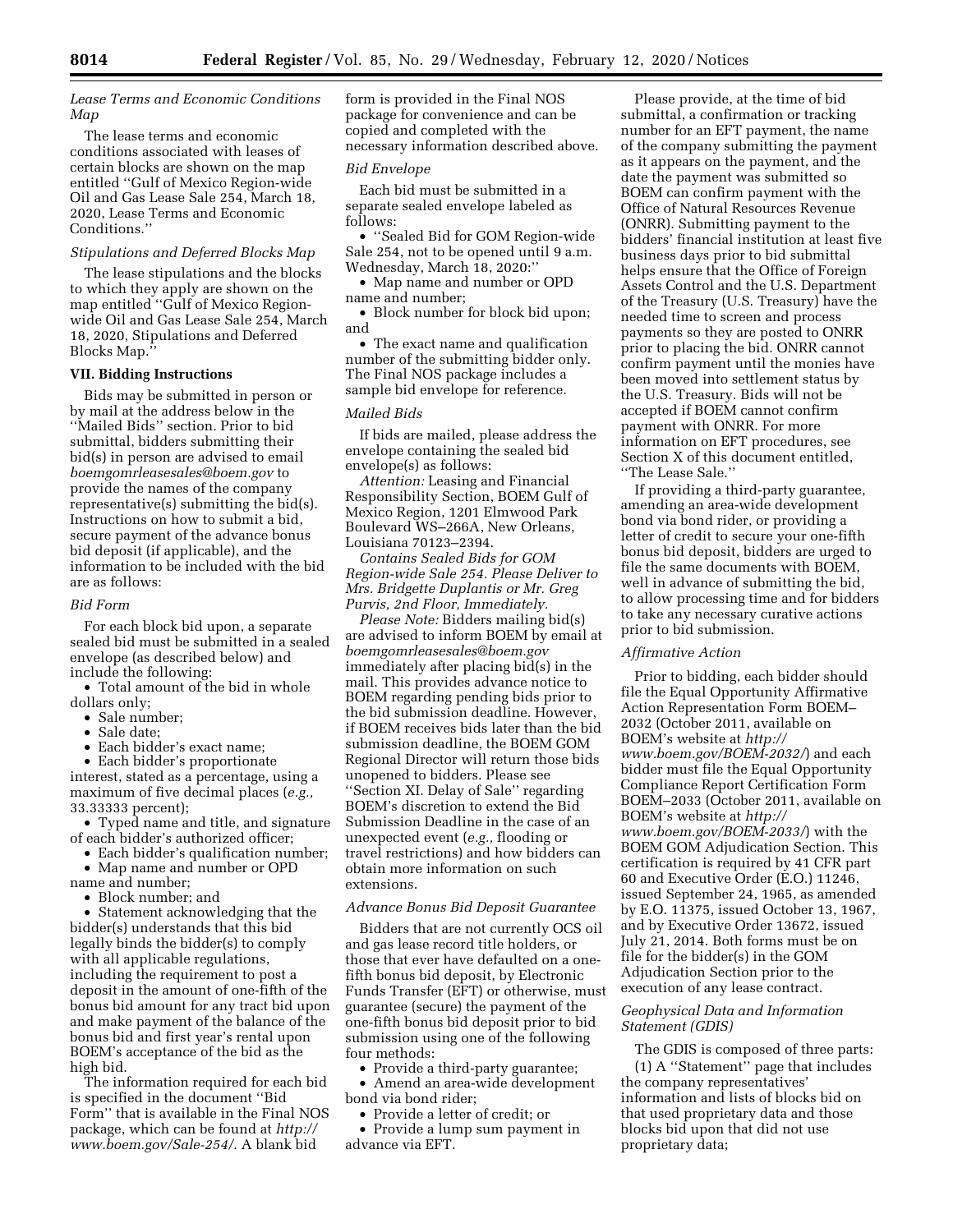(2) A ''Table'' listing the required data about each proprietary survey used (see below); and

(3) ''Maps,'' which contain the live trace maps for each proprietary survey that is identified in the GDIS statement and table.

Every bidder submitting a bid on a block in GOM Region-wide Sale 254 or participating as a joint bidder in such a bid, must submit at the time of bid submission all three parts of the GDIS. A bidder must submit the GDIS *even if a joint bidder or bidders on a specific block also have submitted a GDIS.* Any speculative data that has been reprocessed externally or ''in-house'' is considered proprietary due to the proprietary processing and is no longer considered to be speculative.

The bidder or bidders must submit the GDIS in a separate sealed envelope, and must identify all proprietary data; reprocessed speculative data, and/or any Controlled Source Electromagnetic surveys, Amplitude Versus Offset (AVO) data, Gravity, or Magnetic data; or other information used as part of the decision to bid or participate in a bid on the block. The bidder and joint bidder(s) must also include a live trace map (*e.g.,*  .pdf and ArcGIS shapefile) for each proprietary survey identified in the GDIS illustrating the actual areal extent of the proprietary geophysical data in the survey (see the ''Example of Preferred Format'' that is included in the Final NOS package for additional information). The shape file must not include cultural resources information; only the live trace map of the survey itself.

The GDIS statement must include the name, phone number, and full address for a contact person and an alternate, who are both knowledgeable about the geophysical information and data listed and who are available for 30 days after the sale date. The GDIS statement also must include a list of all blocks bid upon that did not use proprietary or reprocessed pre or post-stack geophysical data and information as part of the decision to bid or to participate as a joint bidder in the bid. *Bidders must submit the GDIS statement even if no proprietary geophysical data and information were used in bid preparation for the block*.

An example of the preferred format of the table is included in the Final NOS package, and a blank digital version of the preferred table can be accessed on the GOM Region-wide Sale 254 web page at *[http://www.boem.gov/Sale-254.](http://www.boem.gov/Sale-254)*  The GDIS table should have columns that clearly state the following:

• The sale number;

• The bidder company's name;

• The joint bidder's company's name (if applicable);

• The company providing Proprietary Data to BOEM;

• The block area and block number bid upon;

• The owner of the original data set (*i.e.,* who initially acquired the data);

• The industry's original name of the survey (*e.g.,* E Octopus);

• The BOEM permit number for the survey;

• Whether the data set is a fast-track version;

• Whether the data is speculative or proprietary;

• The data type (*e.g.,* 2–D, 3–D, or 4– D; pre-stack or post-stack; time or depth);

• The migration algorithm (*e.g.,*  Kirchhoff migration, wave equation migration, reverse migration, reverse time migration) of the data and areal extent of bidder survey (*i.e.,* number of line miles for 2–D or number of blocks for 3–D);

• The live proprietary survey coverage (2–D miles; 3–D blocks);

• The computer storage size, to the nearest gigabyte, of each seismic data and velocity volume used to evaluate the lease block;

Who reprocessed the data;

• Date the final reprocessing was completed (month and year);

• If data were previously sent to BOEM, list the sale number and date of the sale for which it was used;

• Whether proprietary or speculative AVO/AVA (PROP/SPEC) was used;

• Date AVO or AVA was sent to

BOEM if sent prior to the sale; • Whether  $\rm AVO/AVA$  is time or

depth (PSTM or PSDM); • Which angled stacks were used

(*e.g.,* NEAR, MID, FAR, ULTRAFAR);

• Whether the company used Gathers to evaluate the block in question; and

• Whether the company used Vector Offset Output (VOO) or Vector Image Partitions (VIP) to evaluate the block in question.

BOEM will use the computer storage size information to estimate the reproduction costs for each data set, if applicable. BOEM will determine the availability of reimbursement of production costs consistent with 30 CFR 551.13.

BOEM reserves the right to inquire about alternate data sets, to perform quality checks, and to compare the listed and alternative data sets to determine which data set most closely meets the needs of the fair market value determination process. See the ''Example of Preferred Format'' that is included in the Final NOS package.

The GDIS maps are live trace maps (*e.g.,* .pdf and ArcGIS shapefiles) that bidders should submit for each proprietary survey identified in the GDIS table. The maps should illustrate the actual areal extent of the proprietary geophysical data in the survey (see the ''Example of Preferred Format'' that is included in the Final NOS package for additional information). As previously stated, the shapefile must not include cultural resources information, only the live trace map of the survey itself.

Pursuant to 30 CFR 551.12 and 30 CFR 556.501, as a condition of the sale, the BOEM GOM Regional Director (RD) requests that all bidders and joint bidders submit the proprietary data identified on their GDIS within 30 days after the lease sale (unless notified after the lease sale that BOEM has withdrawn the request). This request only pertains to proprietary data that is not commercially available. Commercially available data should not be submitted to BOEM unless specifically requested by BOEM. The BOEM GOM RD will notify bidders and joint bidders of any withdrawal of the request, for all or some of the proprietary data identified on the GDIS, within 15 days of the lease sale. Where the BOEM GOM RD has notified bidders and joint bidders that the request for such proprietary data has been withdrawn, reimbursement will not be provided. Pursuant to 30 CFR part 551 and 30 CFR 556.501, as a condition of this sale, all bidders that are required to submit data must ensure that the data are received by BOEM no later than the 30th day following the lease sale, or the next business day if the submission deadline falls on a weekend or Federal holiday.

The data must be submitted to BOEM at the following address: Bureau of Ocean Energy Management, Resource Studies, GM 881A, 1201 Elmwood Park Blvd., New Orleans, Louisiana 70123– 2304.

BOEM recommends that bidders mark the submission's external envelope as ''Deliver Immediately to DASPU.'' BOEM also recommends that the data be submitted in an internal envelope, or otherwise marked, with the following designation: ''Proprietary Geophysical Data Submitted Pursuant to GOM Region-wide Sale 254 and used during <Bidder Name's> evaluation of Block <Block Number>.''

In the event a person supplies any type of data to BOEM, that person must meet the following requirements to qualify for reimbursement:

(1) Must be registered with the System for Award Management (SAM), formerly known as the Central Contractor Registration (CCR). CCR usernames will not work in SAM. A new SAM user account is needed to register or update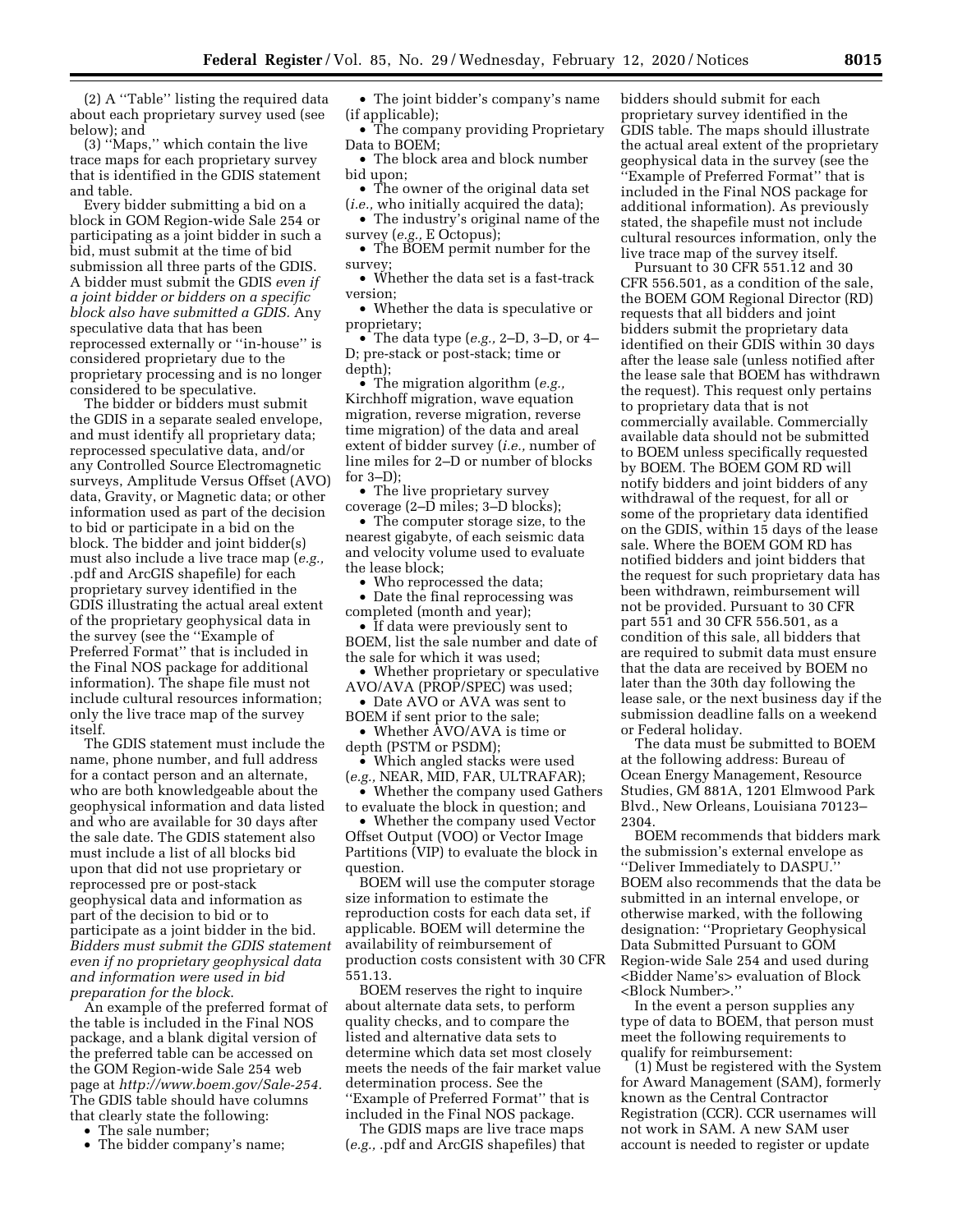an entity's records. The website for registering is *gsa.gov/iaesystems.* 

(2) Must be enrolled in the U.S. Treasury's Invoice Processing Platform (IPP) for electronic invoicing. The person must enroll in the IPP at *[https://](https://www.ipp.gov/)  [www.ipp.gov/.](https://www.ipp.gov/)* Access then will be granted to use the IPP for submitting requests for payment. When submitting a request for payment, the assigned Purchase Order Number must be included.

(3) Must have a current On-line Representations and Certifications Application at *gsa.gov/iaesystems.* 

*Please Note:* A digital as well as a printed copy should be sent in for the GDIS Statement, Table and Maps. The GDIS Statement should be sent in as a digital PDF. The GDIS Information Table must be submitted digitally as an Excel spreadsheet. The Proprietary Maps should be sent in as PDF files and the live trace outline of each proprietary survey should also be submitted as a shapefile. Bidder may submit the digital files on a CD, DVD, or any USB external drive (formatted for Windows). If bidders have any questions, please contact Ms. Dee Smith at (504) 736– 2706, or Ms. Teree Campbell at (504) 736–3231.

Bidders should refer to Section X of this document, ''The Lease Sale: Acceptance, Rejection, or Return of Bids,'' regarding a bidder's failure to comply with the requirements of the Final NOS, including any failure to submit information as required in the Final NOS or Final NOS package.

### *Telephone Numbers/Addresses of Bidders*

BOEM requests that bidders provide this information in the suggested format prior to or at the time of bid submittal. The suggested format is included in the Final NOS package. The form must not be enclosed inside the sealed bid envelope.

## *Additional Documentation*

BOEM may require bidders to submit other documents in accordance with 30 CFR 556.107, 30 CFR 556.401, 30 CFR 556.501, and 30 CFR 556.513.

### **VIII. Bidding Rules and Restrictions**

### *Restricted Joint Bidders*

On November 5, 2019, BOEM published the most recent List of Restricted Joint Bidders in the **Federal Register** at 84 FR 59644. Potential bidders are advised to refer to the **Federal Register**, prior to bidding, for the most current List of Restricted Joint Bidders in place at the time of the lease sale. Please refer to the joint bidding regulations at 30 CFR 556.511–515.

### *Authorized Signatures*

All signatories executing documents on behalf of bidder(s) must execute the same in conformance with the BOEM qualification records. Bidders are advised that BOEM considers the signed bid to be a legally binding obligation on the part of the bidder(s) to comply with all applicable regulations, including that requiring payment of one-fifth of the bonus bid on all apparent high bids. A statement to this effect is included on each bid form (see the document ''Bid Form'' that is included in the Final NOS package).

## *Unlawful Combination or Intimidation*

BOEM warns bidders against violation of 18 U.S.C. 1860, which prohibits unlawful combination or intimidation of bidders.

### *Bid Withdrawal*

Bids may be withdrawn only by written request delivered to BOEM prior to the bid submission deadline. The withdrawal request must be on company letterhead and must contain the bidder's name, its BOEM qualification number, the map name/ number, and the block number(s) of the bid(s) to be withdrawn. The withdrawal request must be executed by one or more of the representatives named in the BOEM qualification records. The name and title of the authorized signatory must be typed under the signature block on the withdrawal request. The BOEM GOM RD, or the RD's designee, will indicate approval by signing and dating the withdrawal request.

#### *Bid Rounding*

Minimum bonus bid calculations, including rounding, for all blocks, are shown in the document ''List of Blocks Available for Leasing'' included in the Final NOS package. The bonus bid amount must be stated in whole dollars. If the acreage of a block contains a decimal figure, then prior to calculating the minimum bonus bid, BOEM rounded up to the next whole acre. The appropriate minimum rate per acre was then applied to the whole (rounded up) acreage. The bonus bid amount must be greater than or equal to the minimum bonus bid so calculated and stated in the Final NOS package.

#### **IX. Forms**

The Final NOS package includes instructions, samples, and/or the preferred format for the items listed below. BOEM strongly encourages bidders to use the recommended formats. If bidders use another format, they are responsible for including all the information specified for each item in the Final NOS package.

- (1) Bid Form
- (2) Sample Completed Bid
- (3) Sample Bid Envelope
- (4) Sample Bid Mailing Envelope
- (5) Telephone Numbers/Addresses of Bidders Form
- (6) GDIS Form
- (7) GDIS Envelope Form

### **X. The Lease Sale**

#### *Bid Opening and Reading*

Sealed bids received in response to the Final NOS will be opened at the place, date, and hour specified under the **DATES** and **ADDRESSES** sections of the Final NOS. The venue will not be open to the public. Instead, the bid opening will be available for the public to view on BOEM's website at *[www.boem.gov](http://www.boem.gov)*  via live-streaming. The opening of the bids is for the sole purpose of publicly announcing and recording the bids received; no bids will be accepted or rejected at that time.

## *Bonus Bid Deposit for Apparent High Bids*

Each bidder submitting an apparent high bid must submit a bonus bid deposit to ONRR equal to one-fifth of the bonus bid amount for each such bid. A copy of the notification of the high bidder's one-fifth bonus bid amount can be obtained on the BOEM website at *<http://www.boem.gov/Sale-254>* under the heading ''Notification of EFT  $\frac{1}{5}$ Bonus Liability'' after 1:00 p.m. on the day of the sale. All payments must be electronically deposited into an interestbearing account in the U.S. Treasury by 1:00 p.m. Eastern Time the day following the bid reading (no exceptions). Account information is provided in the ''Instructions for Making Electronic Funds Transfer Bonus Payments'' found on the BOEM website identified above.

Submitting payment to your financial institution as soon as possible the day of bid reading, but no later than 7:00 p.m. Eastern Time the day of bid reading, will help ensure that deposits have time to process through the U.S. Treasury and post to ONRR. ONRR cannot confirm payment until the monies have been moved into settlement status by the U.S. Treasury.

BOEM requires bidders to use EFT procedures for payment of one-fifth bonus bid deposits for GOM Regionwide Sale 254, following the detailed instructions contained on the ONRR Payment Information web page at *[https://www.onrr.gov/ReportPay/](https://www.onrr.gov/ReportPay/payments.htm) [payments.htm.](https://www.onrr.gov/ReportPay/payments.htm)* Acceptance of a deposit does not constitute, and will not be